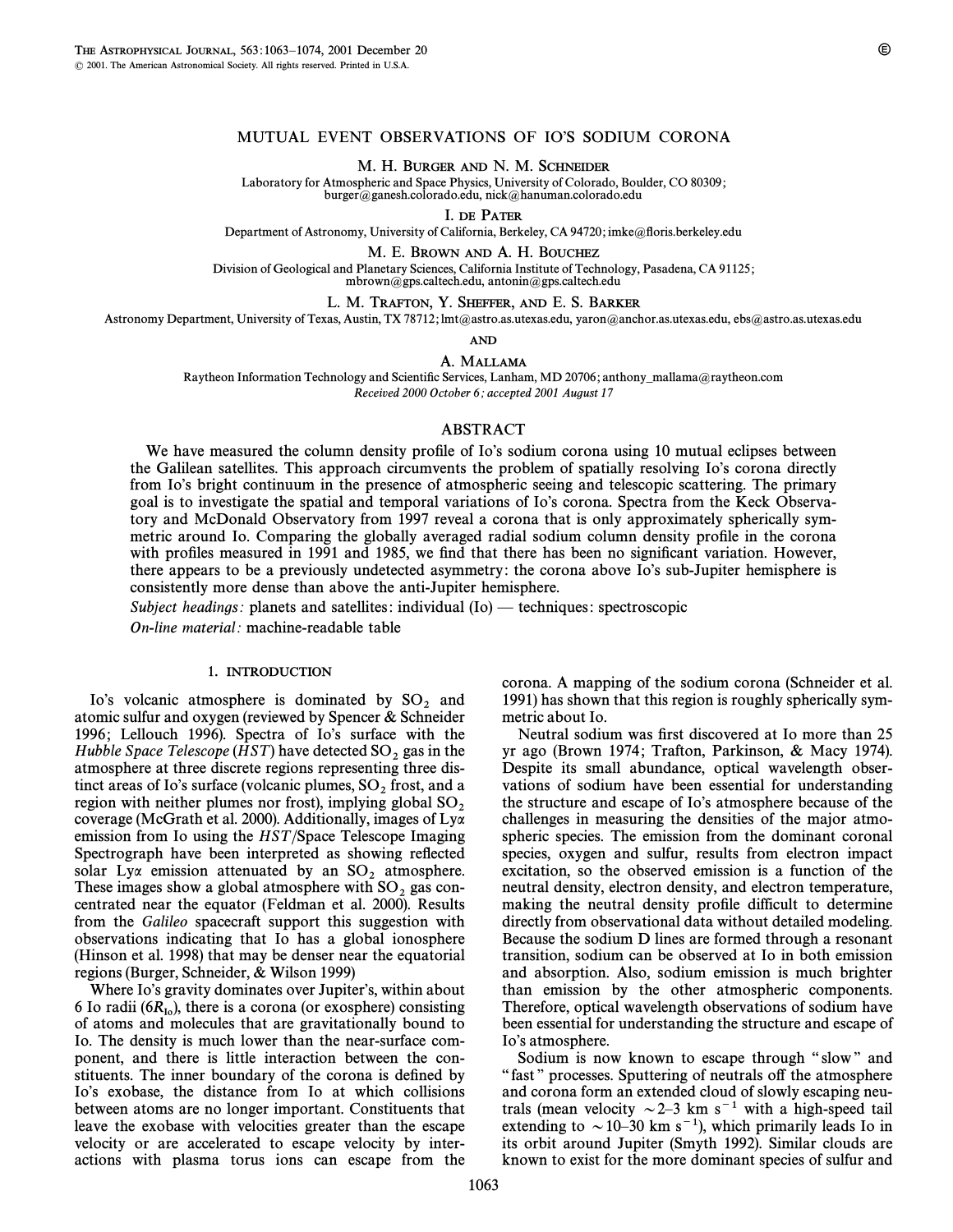oxygen (Brown 1981; Thomas 1996) but have not been well studied since emission from these species is at the limits of what can be observed. There are several mechanisms that result in the fast escape of sodium (velocity  $\ge 10$  km s<sup>-1</sup>). Jupiter's magnetic field accelerates sodium ions in Io's collisionally thick ionosphere that are neutralized through charge exchange to produce fast neutrals (Wilson & Schneider 1999). Sodium ions in the plasma torus can also charge exchange with neutrals to create fast sodium. Similarly, sodium-bearing molecular ions are swept into the torus of plasma that encircles Jupiter, and dissociation of these molecules creates a separate fast-sodium feature (Wilson & Schneider 1994). Additional fast sodium results from the high-speed tail of the sputtering flux distribution (Smyth 1992).

Tracing the distribution of sodium in the corona will help to explain the sources and escape of all coronal species. Although oxygen and sulfur have been detected in the corona (Ballester et al. 1987), the radial density profiles of these species have never been measured owing to the difficulties discussed above. Recent observations with HST have mapped the intensity profile within  $10R_{I_0}$  (Roesler et al. 1999; Wolven et al. 2001). Saur et al. (2000) have shown that the qualitative features of the bright equatorial emission spots seen in observations of neutral oxygen  $(O I]$  1356 A) (Retherford et al. 2000) close to Io can be explained through interactions between Io and the plasma torus in a spherically symmetric corona. This is an indication of the difficulties involved in deriving a unique oxygen density profile from remote observations. Since the sodium abundance is more directly determined from intensity, observations of the sodium corona provide a less ambiguous view of the near-Io environment.

In this paper the distribution of sodium in Io's corona is measured using spectra taken of Galilean satellites being eclipsed by Io. Data from 1991 and 1997 are compared with the previous mapping in 1985 by Schneider et al. (1991) to show that the corona has remained remarkably stable over a period of 12 yr. We also present evidence for an apparent column density asymmetry in the corona above Io's sub-Jupiter and anti-Jupiter hemispheres.

## 2. OBSERVATIONS

Under normal viewing conditions it is not possible to observe sodium close to Io's surface. This is primarily due to two effects: First, Io has a very high geometric albedo. The surface is approximately as bright in backscattered sunlight at 5900  $\AA$  as an optically thick sodium atmosphere. Therefore, Io's disk looks the same regardless of how much sodium is present (Brown, Murcray, & Chaffee 1975). Second, the Earth's atmosphere smears the emission on scales of the order of a few Io radii  $(R_{I_0})$  in such a way as to significantly alter the observed emission profile (Schneider et al. 1991).

To circumvent these problems, we have taken advantage of mutual eclipsing events between the Galilean satellites following the method of Schneider et al. (1987, 1991). The plane of Jupiter's satellites crosses the Sun-Jupiter plane twice along Jupiter's 12 yr orbit around the Sun. This provides an opportunity to apply a unique method of probing the exospheres of the moons. As the eclipsing moon (e.g., Io as shown in Fig. 1) passes between the Sun and the eclipsed moon (Europa in Fig. 1), the light that is not physically blocked by Io's surface passes through its corona. Sodium atoms in this region scatter the solar photons. This light then reflects off Europa and is observed at Earth. Spectra taken of Europa show the sodium absorption feature from Io's corona. A comparison of spectra taken during and outside of eclipse provides a time series of how much absorption took place during different light traversal paths through Io's corona (Fig. 2).

We use a series of observations of Galilean satellites being eclipsed by Io from the 1997 eclipse season taken at the Keck Observatory in Hawaii and McDonald Observatory in Texas, as well as one event observed from the Catalina Observatory in Arizona in 1991. The data sets are discussed in detail below. Table 1 lists the events observed for this analysis. Io's orbital geometry for each observation is shown in Figure 3. Although most of the events are clustered near Io's western elongation (orbital phase  $\sim$  270°), a variety of orbital geometries are represented. Each event measures a different cut through Io's corona, and each

TABLE 1 ECLIPSE PARAMETERS

| Eclipse<br>Number | Date        | $UT^a$            | Duration <sup>b</sup><br>(minutes) | Telescope | Eclipsed<br>Satellite | Minimum $b^c$<br>$(R_{I_0})$ | $\phi_{\rm lo}$ (helio) <sup>d</sup><br>$(\text{deg})$ | $\phi_{\text{lo}}(\text{geo})^e$<br>$(\deg)$ | $\lambda_{\text{III, Io}}^{\text{f}}$<br>$(\text{deg})$ |
|-------------------|-------------|-------------------|------------------------------------|-----------|-----------------------|------------------------------|--------------------------------------------------------|----------------------------------------------|---------------------------------------------------------|
| 1                 | 1997 Jun 21 | 15:32             | 17.1                               | Keck      | Callisto              | 2.1                          | 347                                                    | 337                                          | 314                                                     |
| $2 \ldots \ldots$ | 1997 Aug 27 | 8:10              | 4.5                                | Keck      | Callisto              | 3.1                          | 233                                                    | 235                                          | 162                                                     |
| $3 \ldots \ldots$ | 1997 Aug 27 | 11:30             | 13.8                               | Keck      | Ganymede              | 1.4                          | 261                                                    | 263                                          | 256                                                     |
| 4                 | 1997 Jun 19 | 7:57              | 6.0                                | McDonald  | Europa                | 1.2                          | 236                                                    | 226                                          | 209                                                     |
| 5                 | 1997 Jul 21 | 6:24              | 2.5                                | McDonald  | Europa                | 2.1                          | 252                                                    | 247                                          | 273                                                     |
| $6 \ldots \ldots$ | 1997 Aug 20 | 8:09              | 10.6                               | McDonald  | Ganymede              | 1.6                          | 249                                                    | 251                                          | 173                                                     |
| $7\dots\dots$     | 1997 Aug 30 | 2:35              | 8.6                                | McDonald  | Europa                | 1.9                          | 76                                                     | 80                                           | 208                                                     |
| $8\dots\dots$     | 1997 Oct 3  | 1:25              | 7.6                                | McDonald  | Ganymede              | 1.6                          | 141                                                    | 150                                          | 175                                                     |
| $9 \ldots \ldots$ | 1997 Oct 10 | 4:15              | 6.6                                | McDonald  | Ganymede              | 2.0                          | 149                                                    | 159                                          | 242                                                     |
| $10$              | 1991 May 21 | 3:59 <sup>8</sup> | 5.5 <sup>8</sup>                   | Catalina  | Europa                | 1.2                          | 227                                                    | 235                                          | 341                                                     |
|                   |             |                   |                                    |           |                       |                              |                                                        |                                              |                                                         |

a Universal Time of eclipse midpoint; from Arlot 1996 except as noted.

**b** Duration of event; from Arlot 1996 except as noted.

c Minimum impact parameter of the event (see text for details).

<sup>d</sup> Io's heliocentric orbital longitude at eclipse midpoint.

<sup>e</sup> Io's geocentric orbital longitude at eclipse midpoint.

 $f$ Io's magnetic (system III) longitude at eclipse midpoint.

g From J.-E. Arlot 1999, private communication.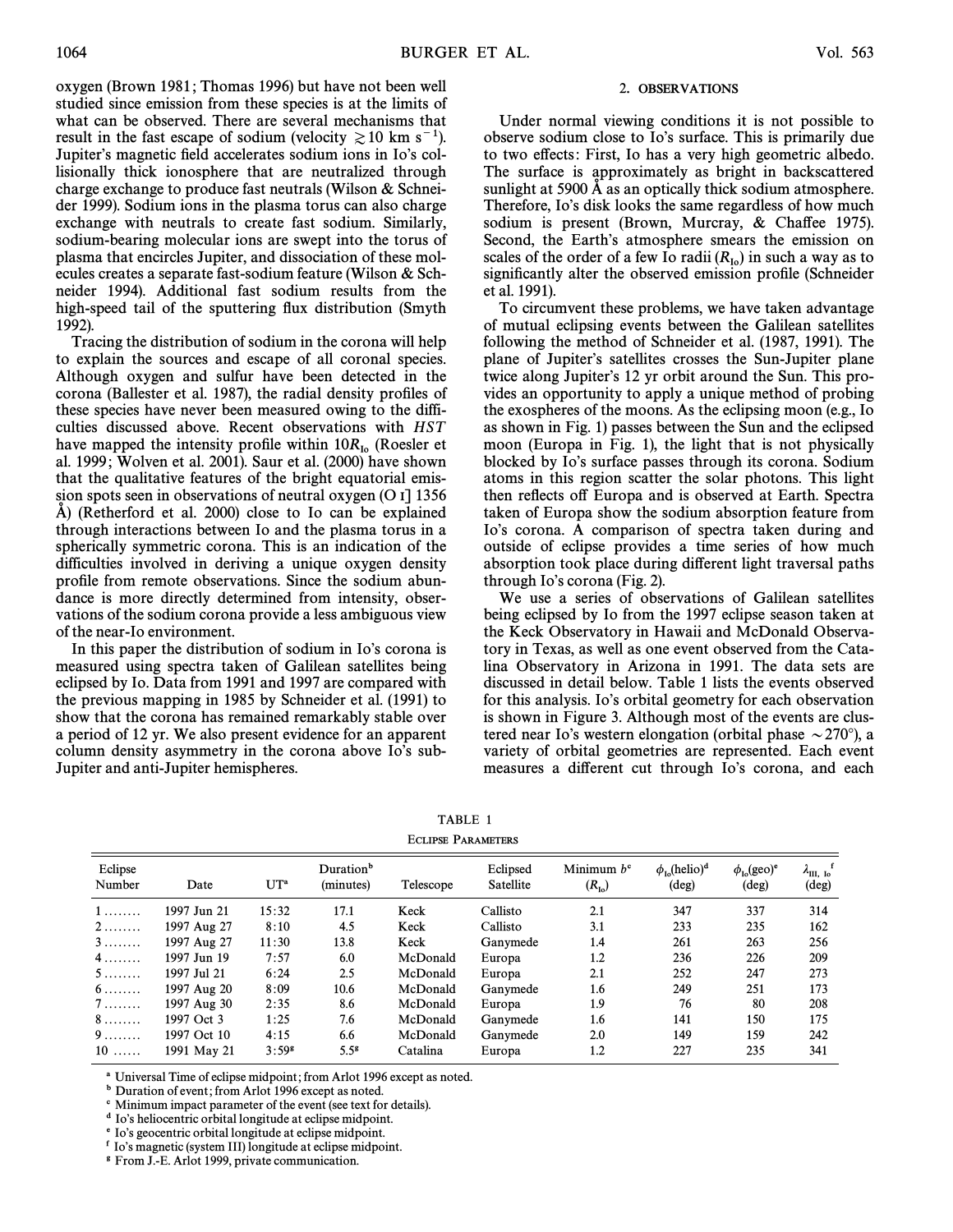

FIG. 1.—Sketch of Io eclipsing Europa. Sunlight passes through the corona, reflects off Europa, and is observed at the Earth. Io's umbra and penumbra are shown falling on Europa. The shaded region surrounding Io represents Io's sodium corona. The extended sodium neutral cloud that leads Io in its orbit is not shown. Io, Europa, and the corona are drawn at 3 times the scale of Jupiter and the satellite orbits. The direction of satellite motion is indicated, although the magnitude of motion during an observation is not. The insert shows the size of the impact parameter for the observation.

observation samples a di†erent section along this trajectory, giving us a chance to probe the three-dimensional geometry of the corona. Table 2 lists the location relative to Io of each observation. The determination of the radial distance from Io sampled (the impact parameter b) is discussed in  $\S$  3 below.

# 2.1. Keck Observatory Observations

Three mutual events were observed from the 10 m telescope at the Keck Observatory using the High-Resolution Echelle Spectrometer (HIRES); (Vogt 1994), an echelle spectrograph with a cross disperser. At the sodium D line wavelengths ( $\sim$  5900 Å), the spectral resolution is  $\lambda$ /  $\Delta \lambda \sim 67,000$  corresponding to a full width at half-maximum (FWHM) for a monochromatic source of 2.0 pixels, or 88 mÅ. The signal-to-noise ratio for a 70 s exposure is  $\sim$  450 for the continuum near the sodium D lines and  $\sim$  115 at the minima of the deep Fraunhofer absorption lines.

The reduction of the spectra proceeded as follows to determine the equivalent widths of the coronal sodium absorption lines: the spectra were first bias subtracted and flat-field corrected in the standard way. Because the light from the observed moon did not cover the entire length of the slit, we were able to subtract background light from the spectra. For each column along the spectral direction, the slice along the spatial direction was approximated by a Gaussian plus a polynomial, with the Gaussian approximating the light from the satellite and the polynomial that from the background. We used this primitive fit simply to identify the region of sky along the column and then per-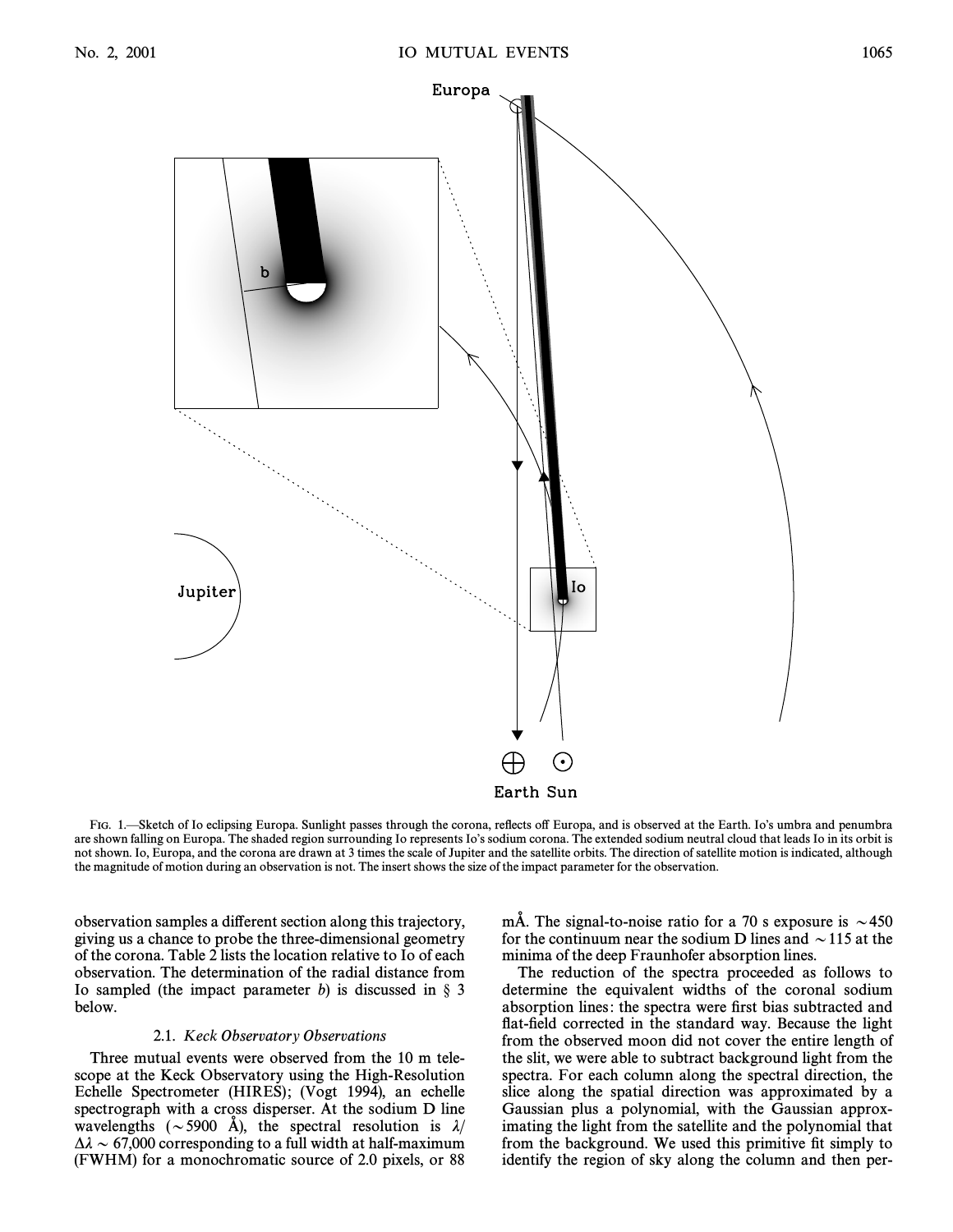FIG. 2.—Removal of the solar spectrum from an observation from Keck Observatory on 1997 August 27. Lower solid line: Spectrum of Callisto (spectrum 3.10 from Table 2) during an eclipse showing the absorption from Io's corona. Dashed line: Spectrum of Callisto out of eclipse (with no absorption at Io). Upper solid line: Ratio of the two spectra showing a pure Io spectrum. The core of the solar Fraunhofer line is not removed perfectly, but the Doppler shift between the Io sodium absorption line and the solar line is sufficient that the Iogenic absorption is not affected. This line has been shifted up by 0.15 for clarity. Separate corrections are made for the  $D_2$  and  $D_1$  lines. Wavelength calibration is based on the solar rest frame.

Jupiter ₩9 Sun FIG. 3.—Io's orbital geometry for each of the observed mutual events listed in Table 1 as observed from the Sun. Io is not shown to scale. Event numbers are indicated. Direction to Earth varies for different observing

dates.

formed a  $\chi^2$  minimization routine to fit a low-order polynomial to the sky. By fitting a separate polynomial for each column along the spectral dimension, we subtracted the wavelength-dependent background, including the spatially uniform emission from sodium in the Earth's atmosphere. After subtracting the background, the spectra were reduced to one dimension by summing in the spatial direction. This process was performed on all the spectra during the eclipse series plus several spectra taken out of eclipse that were used as solar references to isolate the absorption at Io.

After producing a spectrum, light scattered in the optics of the spectrograph, which fills in the bottom of the Fraunhofer lines, was removed (Vogt 1994). Neglecting this effect underestimates the amount of absorption and therefore the column density of sodium. An empirical correction was performed by matching the spectra to a standard highresolution solar spectrum convolved with the HIRES point-spread function. The bases of the solar Fraunhofer absorption lines were 5% of the continuum (Brown & Yung 1976).

The solar spectrum was removed by matching the spectra taken during eclipses with a reference spectrum of the same object taken out of eclipse. The reference was shifted by subpixel amounts to account for small wavelength shifts between observations. Dividing an eclipse spectrum by the pure solar spectrum revealed the absorption from sodium in the corona (Fig. 2). Separate corrections were made to remove the solar spectrum around the  $D_2$  and  $D_1$  lines.<br>Telluric absorptions are negligible in the Keck data near the Iogenic sodium absorption lines, so no further corrections were needed.

A wavelength calibration was made by identification of solar absorption lines (Moore, Minnaert, & Houtgast 1966). The resulting calibration gave the wavelengths in the solar rest frame rather than in the observer's rest frame but allowed for the determination of slight shifts in wavelength between observations. The wavelength calibration is accurate to within 0.05 A.

# 2.2. McDonald Observatory Observations

Six mutual events were recorded with the 2.7 m telescope at the McDonald Observatory using the two-dimensional Coudé Echelle Spectrometer. The events were split evenly between Europa and Ganymede as the eclipsed satellite. Typical spectral resolution attained was  $\lambda/\Delta\lambda \sim 60,000$  (as determined from the FWHM of telluric lines in the program spectra). Exposures were 60 s in length, yielding signal-tonoise ratio levels of  $\sim$  100 in the continuum.

Standard reduction and analysis procedures were followed in the Image Reduction and Analysis Facility (IRAF) environment, starting with bias subtraction and flat-field division. The echelle order with the sodium D lines was traced and extracted in order to create a one-dimensional spectrum. Owing to order-spacing constraints, it was not possible to distinguish between sky background and scattered light, and the regions toward the ends of the slit were avoided in the one-dimensional summation. Scattered light in the spectrograph was removed using the method described above for the Keck observations.

McDonald spectra are usually "wet"; i.e., they include an appreciable number of telluric water lines. This contamination was easily removed by a division of all onedimensional spectra by a spectrum of a hot star observed on the same night. Despite variations in air mass toward differ-



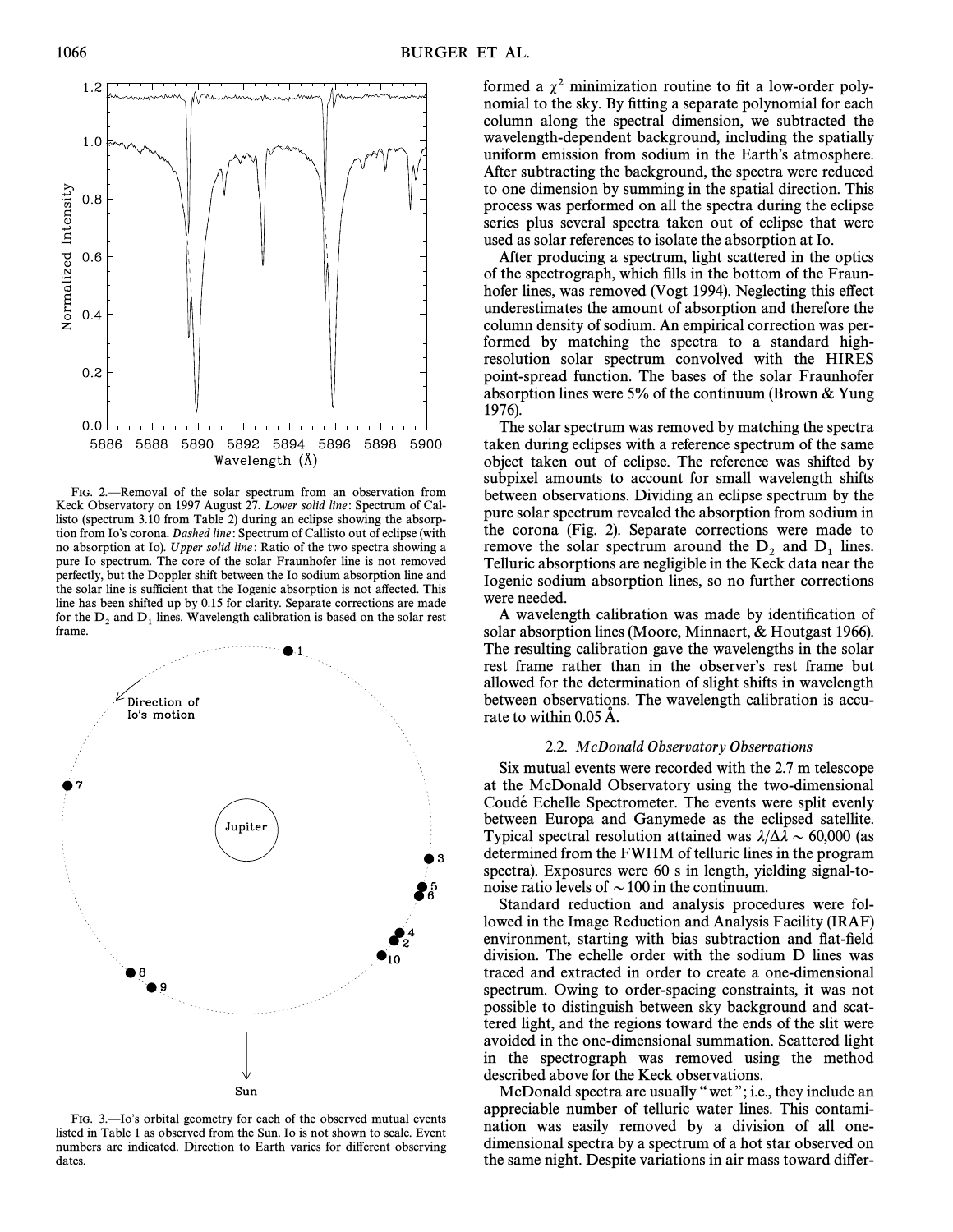TABLE 2 SUMMARY OF ECLIPSE OBSERVATIONS

| Observation<br>Number <sup>a</sup>  | Phaseb           | $b^{\rm c}$<br>$(R_{I_0})$ | Location <sup>d</sup> | Wavelength of D2<br>(mA)         | Wavelength of D1<br>$(m\AA)$     | $\boldsymbol{N}$<br>$(cm^{-2})$                                                                                                                                                                           | $T^{\text{e}}$<br>(K)                                   |
|-------------------------------------|------------------|----------------------------|-----------------------|----------------------------------|----------------------------------|-----------------------------------------------------------------------------------------------------------------------------------------------------------------------------------------------------------|---------------------------------------------------------|
| $1.0 \ldots \ldots \ldots$          | 0.2              | 2.5                        | L, N                  | $14 \pm 2$                       | $6 \pm 2$                        | $(7 \pm 1) \times 10^{10}$                                                                                                                                                                                | Thin                                                    |
| 1.1                                 | 0.2              | 2.4                        | L, N                  | $9 \pm 2$                        | $17 \pm 4$                       | $(6 \pm 2) \times 10^{10}$                                                                                                                                                                                | Thin                                                    |
| $1.2 \ldots \ldots \ldots$          | 0.3              | 2.2                        | L, N                  | $13 \pm 4$                       | $9 \pm 2$                        | $1.3^{+0.5}_{-0.3} \times 10^{11}$                                                                                                                                                                        | Undetermined                                            |
| $1.3 \ldots \ldots \ldots$          | 0.3              | 2.2                        | L, N                  | $20 \pm 4$                       | $25 \pm 2$                       | $(2 \pm 1) \times 10^{11}$                                                                                                                                                                                | Undetermined                                            |
| 1.4.<br>$1.5$                       | 0.4              | 2.1                        | L, N<br>N             | $24 \pm 4$                       | $26 \pm 2$                       | $(2 \pm 1) \times 10^{11}$                                                                                                                                                                                | Undetermined<br>< 1200                                  |
| $2.0$                               | 0.5<br>$-1.9$    | 2.1<br>7.7                 | A, L, N               | $25 \pm 4$<br>$3.4 \pm 0.5$      | $17 \pm 5$<br>$3.3 \pm 0.5$      | $2.6^{+1.5}_{-0.8} \times 10^{11}$<br>$(2.2 \pm 0.3) \times 10^{10}$                                                                                                                                      | Thin                                                    |
| 2.1                                 | $-1.5$           | 6.6                        | A, L, N               | $6.2 \pm 0.5$                    | $3.9 \pm 0.4$                    | $(3.4 \pm 0.3) \times 10^{10}$                                                                                                                                                                            | Thin                                                    |
| $2.2$                               | $-1.1$           | 5.5                        | A, L, N               | $10.0 \pm 0.6$                   | $4.2 \pm 0.5$                    | $(5.0 \pm 0.3) \times 10^{10}$                                                                                                                                                                            | Thin                                                    |
| $2.3 \ldots \ldots \ldots$          | $-0.6$           | 4.6                        | A, L, N               | $13.6 \pm 0.6$                   | $6.8 \pm 0.5$                    | $(7.2 \pm 0.3) \times 10^{10}$                                                                                                                                                                            | Thin                                                    |
| $2.4 \ldots \ldots \ldots$          | $-0.2$           | 3.7                        | A, L, N               | $22.2 \pm 0.6$                   | $10.8 \pm 0.5$                   | $(1.18 \pm 0.06) \times 10^{11}$                                                                                                                                                                          | Undetermined                                            |
| $2.5$                               | 0.3              | 3.2                        | A, L, N               | $28.4 \pm 0.6$                   | $16.9 \pm 0.4$                   | $(2.04 \pm 0.12) \times 10^{11}$                                                                                                                                                                          | $900^{+700}_{-400}$                                     |
| 2.6                                 | 0.7              | 3.2                        | J, T, N               | $28.6 \pm 0.6$                   | $16.1 \pm 0.4$                   | $(1.86 \pm 0.11) \times 10^{11}$                                                                                                                                                                          | $2000^{+2200}_{-900}$ $1100^{+4000}_{-800}$             |
| $2.7 \ldots \ldots$                 | 1.2              | 3.8                        | J, T, N               | $20.2 \pm 0.6$                   | $11.2 \pm 0.5$                   | $1.27^{+0.12}_{-0.10} \times 10^{11}$<br>$6.7^{+0.9}_{-0.2} \times 10^{10}$                                                                                                                               |                                                         |
| $2.8$                               | 1.6              | 4.6                        | J, T, N               | $12.9 \pm 0.6$                   | $6.5 \pm 0.4$                    |                                                                                                                                                                                                           | Undetermined                                            |
| $2.9$<br>2.10                       | 2.1<br>2.5       | 5.4<br>6.5                 | J, T, N<br>J, T, N    | $9.1 \pm 0.6$<br>$6.2 \pm 0.6$   | $5.4 \pm 0.4$<br>$2.4 \pm 0.5$   | $(5.1 \pm 0.3) \times 10^{10}$<br>$(3.0 \pm 0.3) \times 10^{10}$                                                                                                                                          | Thin<br>Thin                                            |
| $2.11$                              | 2.9              | 7.6                        | J, T, N               | $3.3 \pm 0.5$                    | $1.1 \pm 0.4$                    | $(1.6 \pm 0.2) \times 10^{10}$                                                                                                                                                                            | Thin                                                    |
| $2.12$                              | 3.3              | 8.7                        | J, T, N               | $3.2 \pm 0.6$                    | $0.2 \pm 0.4$                    | $1.7 \pm 0.3 \times 10^{10}$                                                                                                                                                                              | Thin                                                    |
| $3.0$                               | $-1.2$           | >10                        | A, S                  | $1.0 \pm 0.4$                    | $1.4 \pm 0.4$                    | $(6.7 \pm 2.4) \times 10^9$                                                                                                                                                                               | Thin                                                    |
| $3.1$                               | $-1.1$           | >10                        | A, S                  | $1.7 \pm 0.4$                    | $2.0 \pm 0.4$                    | $(1.1 \pm 0.2) \times 10^{10}$                                                                                                                                                                            | Thin                                                    |
| $3.2 \ldots \ldots \ldots$          | $-0.9$           | 8.1                        | A, S                  | $2.0 \pm 0.4$                    | $1.8 \pm 0.4$                    | $(1.2 \pm 0.2) \times 10^{10}$                                                                                                                                                                            | Thin                                                    |
| $3.3 \ldots \ldots \ldots$          | $-0.7$           | 7.2                        | A, S                  | $1.4 \pm 0.4$                    | $2.0 \pm 0.4$                    | $(1.0 \pm 0.2) \times 10^{10}$                                                                                                                                                                            | Thin                                                    |
| $3.4 \ldots \ldots \ldots$          | $-0.6$           | 6.4                        | A, S                  | $4.6 \pm 0.5$                    | $2.4 \pm 0.4$                    | $(2.4 \pm 0.2) \times 10^{10}$                                                                                                                                                                            | Thin                                                    |
| $3.5$                               | $-0.4$           | 5.5                        | A, S                  | $6.1 \pm 0.6$                    | $3.0 \pm 0.4$                    | $(3.1 \pm 0.3) \times 10^{10}$                                                                                                                                                                            | Thin                                                    |
| $3.6\dots\dots\dots\dots$           | $-0.3$           | 4.7                        | A, S                  | $8.0 \pm 0.5$                    | $3.8 \pm 0.4$                    | $(4.1 \pm 0.3) \times 10^{10}$                                                                                                                                                                            | Thin                                                    |
| $3.7 \ldots \ldots \ldots$<br>$3.8$ | $-0.1$           | 3.8<br>3.0                 | A, S                  | $11.2 + 0.5$                     | $6.0 \pm 0.5$                    | $6.5^{+1.2}_{-0.8} \times 10^{10}$<br>1.20 <sup>+</sup> <sub>0.13</sub> × 10 <sup>11</sup><br>2.69 <sup>+</sup> <sub>0.18</sub> × 10 <sup>11</sup>                                                        | Undetermined                                            |
| $3.9\dots\dots\dots\dots$           | 0.0<br>0.1       | 2.3                        | A, S<br>A, S          | $18.8 \pm 0.5$<br>$34.8 \pm 0.7$ | $10.6 \pm 0.5$<br>$21.3 \pm 0.6$ |                                                                                                                                                                                                           | $700^{+2700}_{-500}$<br>$1100 + 600$                    |
| $3.10$                              | 0.3              | 1.8                        | A, S                  | $47.2 \pm 0.5$                   | $32.0 \pm 0.5$                   | $4.66^{+0.18}_{-0.17} \times 10^{11}$                                                                                                                                                                     | $1100 \pm 200$                                          |
| $3.11$                              | 0.4              | 1.5                        | A, S                  | $65.9 \pm 0.8$                   | 49.4 $\pm$ 0.7                   |                                                                                                                                                                                                           | $1700 \pm 200$                                          |
| $3.12$                              | 0.6              | 1.5                        | J, S                  | $74.2 \pm 0.6$                   | $55.3\pm0.6$                     | $8.69_{-0.40}^{+0.43} \times 10^{11}$<br>9.72 <sup>+0.37</sup> × 10 <sup>11</sup>                                                                                                                         | $2300 \pm 200$                                          |
| $3.13$                              | 0.7              | 1.9                        | J, S                  | $61.7 \pm 0.5$                   | $44.0 \pm 0.5$                   | $7.02^{+0.23}_{-0.22} \times 10^{11}$                                                                                                                                                                     | $1800^{+200}_{-100}$                                    |
| $3.14 \ldots$                       | 0.9              | 2.4                        | J, S                  | $47.0 \pm 0.5$                   | $29.9 \pm 0.5$                   | $4.00_{-0.15}^{+0.12} \times 10^{11}$<br>$2.09_{-0.11}^{+0.12} \times 10^{11}$<br>$1.08_{-0.03}^{+0.10} \times 10^{11}$                                                                                   | $\frac{1800 + \frac{400}{300}}{1300 + \frac{900}{500}}$ |
| $3.15$                              | 1.0              | 3.1                        | J, S                  | $30.0 \pm 0.5$                   | $17.5 \pm 0.4$                   |                                                                                                                                                                                                           |                                                         |
| $3.16 \ldots$                       | 1.2              | 3.9                        | J, S                  | $20.5 \pm 0.5$                   | $10.4 \pm 0.4$                   |                                                                                                                                                                                                           | $>$ 3 $\times$ 10 <sup>3</sup>                          |
| 3.17                                | 1.4              | 5.5                        | J, S                  | $9.9 \pm 0.5$                    | $4.9 \pm 0.4$                    | $(5.2 \pm 0.3) \times 10^{10}$                                                                                                                                                                            | Thin                                                    |
| $3.18$<br>$3.19$                    | 1.6<br>1.7       | 6.3<br>7.1                 | J, S<br>J, S          | $6.2 \pm 0.5$                    | $3.3 \pm 0.4$                    | $(3.3 \pm 0.3) \times 10^{10}$                                                                                                                                                                            | Thin<br>Thin                                            |
| $3.20$                              | 1.9              | 7.9                        | J, S                  | $5.1 \pm 0.6$<br>$4.4 \pm 0.6$   | $2.4 \pm 0.5$<br>$2.4 \pm 0.4$   | $(2.6 \pm 0.3) \times 10^{10}$<br>$(2.3 \pm 0.3) \times 10^{10}$                                                                                                                                          | Thin                                                    |
| $3.21$                              | 2.0              | >10                        | J, S                  | $3.9 \pm 0.5$                    | $2.2 \pm 0.5$                    | $(2.1 \pm 0.3) \times 10^{10}$                                                                                                                                                                            | Thin                                                    |
| $4.0$                               | $-0.7$           | 5.0                        | A, L, N               | $9.3 \pm 1.5$                    | $2.4 \pm 1.0$                    | $(4.0 \pm 0.6) \times 10^{10}$                                                                                                                                                                            | Thin                                                    |
| 4.1                                 | $-0.2$           | 3.1                        | A, L, N               | $19.9 \pm 1.6$                   | $9.3 \pm 1.1$                    | $1.03^{+0.10}_{-0.06} \times 10^{11}$                                                                                                                                                                     | Undetermined                                            |
| $4.2$                               | 0.0              | 2.2                        | A, L, N               | $36.0 \pm 2.5$                   | $14.6 \pm 1.7$                   | $1.76^{+.25}_{-.11} \times 10^{11}$                                                                                                                                                                       | Undetermined                                            |
| $4.3$                               | 0.3              | 1.5                        | A, L, N               | $55.5 \pm 3.2$                   | $34.5 \pm 2.2$                   | $4.48^{+0.79}_{-0.65} \times 10^{11}$                                                                                                                                                                     | $3300^{+5400}_{-1700}$<br>$2600^{+1700}_{-1000}$        |
| 4.4                                 | 0.5              | 1.2                        | N                     | $73.0 \pm 4.0$                   | $52.4 \pm 3.1$                   | $8.5^{+2.1}_{-1.4} \times 10^{11}$                                                                                                                                                                        |                                                         |
| $4.5$                               | 0.7              | 1.4                        | J, T, N               | $70.7 \pm 4.0$                   | $53.3 \pm 3.1$                   | $9.6^{+2.7}_{-1.7} \times 10^{11}$                                                                                                                                                                        | $2000^{+\overline{1100}}_{-700}$                        |
| $4.6$<br>$4.7 \ldots \ldots \ldots$ | 0.9              | 2.0<br>2.9                 | J, T, N<br>J, T, N    | $55.9 \pm 3.0$<br>$31.8 \pm 1.9$ | $36.1 \pm 2.1$                   | $4.94_{-0.68}^{+0.84} \times 10^{11}$<br>$1.89_{-0.18}^{+0.34} \times 10^{11}$                                                                                                                            | $2400^{+2600}_{-1100}$<br>$>10^{3}$                     |
| $4.8\dots\dots\dots\dots$           | 1.2<br>1.4       | 3.8                        | J, T, N               | $19.2 \pm 1.5$                   | $17.2 \pm 1.3$<br>$11.5 \pm 1.3$ | $1.43^{+0.43}_{-0.32} \times 10^{11}$                                                                                                                                                                     | ${<}10^4$                                               |
| 4.9                                 | 1.6              | 4.8                        | J, T, N               | $13.8 \pm 1.3$                   | $8.3 \pm 1.2$                    | $1.02^{+0.60}_{-0.28} \times 10^{11}$                                                                                                                                                                     | Undetermined                                            |
| $4.10$                              | 1.8              | 5.7                        | J, T, N               | $10.5 \pm 1.1$                   | $3.5 \pm 0.9$                    | $(5.0 \pm 0.6) \times 10^{10}$                                                                                                                                                                            | Thin                                                    |
| $4.11$                              | 2.1              | 6.6                        | J, T, N               | $7.9 \pm 0.9$                    | $5.4 \pm 0.9$                    | $(4.5 \pm 0.5) \times 10^{10}$                                                                                                                                                                            | Thin                                                    |
| $4.12$                              | 2.3              | 7.6                        | J, T, N               | $9.4 \pm 1.1$                    | $2.2 \pm 1.0$                    | $(4.3 \pm 0.6) \times 10^{10}$                                                                                                                                                                            | Thin                                                    |
| $4.13$                              | 2.5              | 8.5                        | J, T, N               | $3.6 \pm 0.9$                    | $3.6 \pm 1.1$                    | $(2.1 \pm 0.6) \times 10^{10}$                                                                                                                                                                            | Thin                                                    |
| $5.0$                               | $-3.0$           | 5.5                        | A, N                  | $13.2 \pm 2.3$                   | $5.2 \pm 1.5$                    | $(6.4 \pm 1.0) \times 10^{10}$                                                                                                                                                                            | Thin                                                    |
| $5.1\dots\dots\dots\dots$           | $-2.4$           | 4.7                        | A, N                  | $11.6 \pm 2.1$                   | $5.4 \pm 1.9$                    | $(6.0 \pm 1.2) \times 10^{10}$                                                                                                                                                                            | Thin                                                    |
| $5.2$<br>$5.3 \ldots \ldots \ldots$ | $-1.7$           | 3.8                        | A, N                  | $17.4 \pm 2.5$                   | $10.1 \pm 1.8$                   | $1.20^{+0.63}_{-0.34} \times 10^{11}$                                                                                                                                                                     | Undetermined<br>$>10^{3}$                               |
| 5.4…………                             | $-1.1$<br>$-0.5$ | 3.1<br>2.6                 | A, N<br>A, N          | $23.6 \pm 2.1$<br>$35.8 \pm 2.4$ | $10.9 \pm 1.7$<br>$22.4 \pm 2.0$ |                                                                                                                                                                                                           | $900^{+3800}_{-700}$                                    |
| $5.5\dots\dots\dots\dots$           | 0.1              | 2.2                        | A, N                  | $40.6 \pm 2.6$                   | $20.8 \pm 1.9$                   | $2.21^{+0.19}_{-0.10} \times 10^{11}$<br>$2.91^{+0.19}_{-0.56} \times 10^{11}$<br>$2.26^{+0.54}_{-0.56} \times 10^{11}$<br>$3.55^{+0.74}_{-0.74} \times 10^{11}$<br>$3.52^{+0.64}_{-0.94} \times 10^{11}$ | $>$ 3 $\times$ 10 <sup>3</sup>                          |
| $5.6$                               | 0.7              | 2.1                        | J, N                  | $42.5 \pm 2.7$                   | $26.9 \pm 2.1$                   |                                                                                                                                                                                                           | $1400^{+3300}_{-900}$                                   |
| $5.7\dots\dots\dots\dots$           | 1.2              | 2.4                        | J, N                  | $43.4 \pm 2.5$                   | $22.7 \pm 2.0$                   | $2.43^{+0.49}_{-0.07} \times 10^{11}$                                                                                                                                                                     | $>$ 3 $\times$ 10 <sup>3</sup>                          |
| $5.8\dots\dots\dots\dots$           | 1.8              | 2.9                        | J, N                  | $35.4 \pm 2.3$                   | $17.0 \pm 1.8$                   | $(1.89 \pm 0.40) \times 10^{11}$                                                                                                                                                                          | $> 8 \times 10^3$                                       |
| 5.9                                 | 2.4              | 3.4                        | J, N                  | $25.9 \pm 2.0$                   | $13.4 \pm 1.6$                   | $1.41^{+0.40}_{-0.15} \times 10^{11}$                                                                                                                                                                     | Undetermined                                            |
| $5.10$                              | 3.0              | 4.1                        | J, N                  | $22.0 \pm 1.9$                   | $10.5 \pm 1.7$                   | $1.16^{+0.23}_{-0.25} \times 10^{11}$                                                                                                                                                                     | $>10^{3}$                                               |
| $5.11$                              | 3.6              | 4.9                        | J, N                  | $17.0 \pm 1.6$                   | $9.8 \pm 1.6$                    | $1.15^{+0.49}_{-0.30} \times 10^{11}$                                                                                                                                                                     | Undetermined                                            |
| $5.12$                              | 4.2              | 5.6                        | J, N                  | $15.0 \pm 1.7$                   | $6.0 \pm 1.6$                    | $7.6 \pm 1.0 \times 10^{10}$                                                                                                                                                                              | Thin                                                    |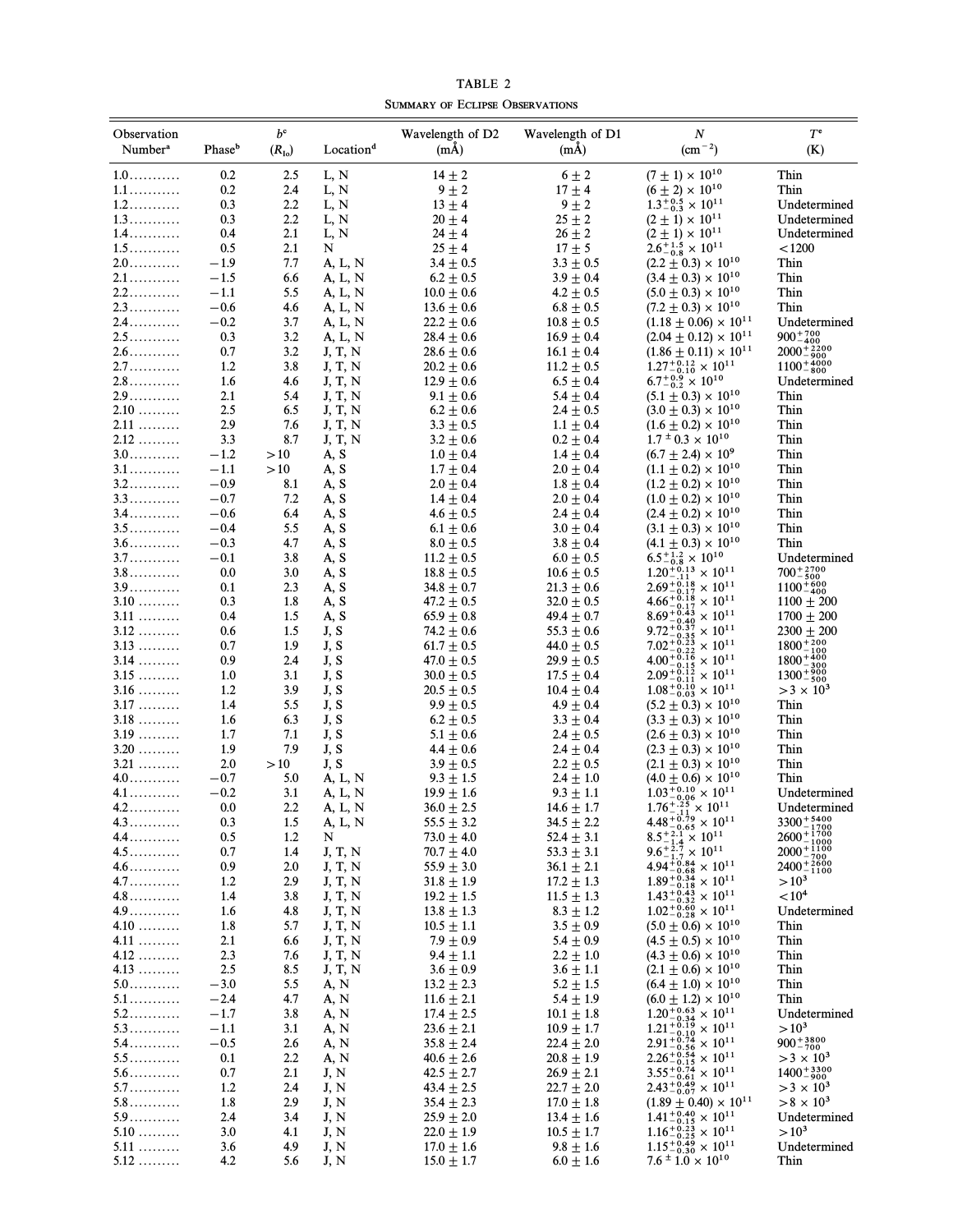TABLE 2-Continued

| Observation                 |                    | $b^{\rm c}$    |                                | Wavelength of D2                 | Wavelength of D1                 | N                                                                                             | $T^{\text{e}}$                                                       |
|-----------------------------|--------------------|----------------|--------------------------------|----------------------------------|----------------------------------|-----------------------------------------------------------------------------------------------|----------------------------------------------------------------------|
| Number <sup>a</sup>         | Phase <sup>b</sup> | $(R_{\rm Io})$ | Location <sup>d</sup>          | $(m\AA)$                         | $(m\AA)$                         | $\rm (cm^{-2})$                                                                               | (K)                                                                  |
| $6.0$                       | $-0.5$             | 5.7            | A, S                           | $3.2 \pm 1.9$                    | $3.9 \pm 1.7$                    | $(2.2 \pm 1.0) \times 10^{10}$                                                                | Thin                                                                 |
| $6.1$                       | $-0.3$             | 4.9            | A, S                           | $7.4 \pm 2.0$                    | $5.3 \pm 2.3$                    | $(4.1 \pm 1.3) \times 10^{10}$                                                                | Thin                                                                 |
| $6.2$                       | $-0.2$             | 3.9            | A, S                           | $14.8 \pm 2.3$                   | $5.6 \pm 1.7$                    | $(7.2 \pm 1.1) \times 10^{10}$                                                                | Thin                                                                 |
| $6.3\dots\dots\dots\dots$   | 0.0                | 3.1            | A, S                           | $16.5 \pm 1.9$                   | $10.3 \pm 1.4$                   | $1.33^{+0.54}_{-0.38} \times 10^{11}$                                                         | $< 8 \times 10^{3}$                                                  |
| $6.4\dots\dots\dots\dots$   | 0.1                | 2.3            | A, S                           | $28.4 \pm 2.4$                   | $21.8 \pm 2.3$                   | $4.1_{-1.3}^{+3.1} \times 10^{11}$<br>6.3 <sup>+7.3</sup> / <sub>1.9</sub> × 10 <sup>11</sup> | $\substack{100^{+100}_{-40} \\ 200^{+300}_{-100}}$                   |
| $6.5\dots\dots\dots\dots$   | 0.3                | 1.9            | A, S                           | $39.3 \pm 3.0$                   | $31.5 \pm 3.0$                   |                                                                                               |                                                                      |
| $6.6\dots\dots\dots\dots$   | 0.4                | 1.6            | A, S                           | 44.9 $\pm$ 5.2                   | $39.1 \pm 5.6$                   | $1.0^{+}$ inf $\times 10^{12}$                                                                | ${<}10^3$                                                            |
| $6.7\dots\dots\dots\dots$   | 0.6                | 1.7            | J, S                           | $61.6 \pm 4.5$                   | $42.3 \pm 4.1$                   | $6.3^{+2.1}_{-1.5} \times 10^{11}$                                                            | $2100^{+3500}_{-1100}$                                               |
| $6.8\dots\dots\dots\dots$   | 0.7                | 2.0            | J, S                           | $55.5 \pm 4.4$                   | $36.2 \pm 4.1$                   | $5.0^{+1.8}_{-1.3} \times 10^{11}$                                                            | $2300^{+7500}_{-1400}$                                               |
| $6.9\dots\dots\dots\dots$   | 0.9                | 2.5            | J, S                           | $37.4 \pm 3.9$                   | $28.6 \pm 3.3$                   | $5.2^{+6.6}_{-1.6} \times 10^{11}$                                                            | $200^{+600}_{-100}$                                                  |
| $6.10\,\ldots\ldots\ldots$  | 1.0                | 3.2            | J, S                           | $30.9 \pm 4.1$                   | $17.8 \pm 3.3$                   | $2.1^{+1.2}_{-0.6} \times 10^{11}$                                                            | Undetermined                                                         |
| $6.11$                      | 1.2                | 4.0            | J, S                           | $15.9 \pm 3.2$                   | $7.3 \pm 2.3$                    | $(8.2 \pm 1.6) \times 10^{10}$                                                                | Thin                                                                 |
| $7.0\dots\dots\dots\dots$   | $-0.2$             | 2.3            | A, N                           | $42.3 \pm 2.8$                   | $23.3 \pm 2.0$                   | $2.64^{+0.54}_{-0.37} \times 10^{11}$                                                         | $>10^{3}$                                                            |
| 7.1                         | 0.0                | 2.1            | A, N                           | $48.7 \pm 3.8$                   | $28.1 \pm 2.3$                   | $3.35^{+0.73}_{-0.58} \times 10^{11}$                                                         | Undetermined                                                         |
| $7.2$                       | 0.2                | 1.9            | A, N                           | $51.9 \pm 3.2$                   | $32.1 \pm 2.5$                   | $4.14^{+0.87}_{-0.71} \times 10^{11}$                                                         | $2900^{+7300}_{-1600}$                                               |
| $7.3$<br>$7.4$              | 0.4                | 1.9            | A, N                           | $58.6 \pm 4.0$                   | $40.9 \pm 2.9$                   | $6.3^{+1.6}_{-1.2} \times 10^{11}$                                                            | $1700^{+1800}_{-800}$ $6300^{+24500}_{-3800}$ $3900^{+7300}_{-2000}$ |
| $7.5$                       | 0.6                | 1.9            | J, N                           | $65.0 \pm 4.9$                   | $39.0 \pm 2.8$                   | $4.9^{+1.0}_{-0.8} \times 10^{11}$                                                            |                                                                      |
|                             | 0.8                | 2.0            | J, N<br>J, N                   | $61.1 \pm 3.5$                   | $38.1 \pm 2.8$                   | $5.0^{+1.0}_{-0.8} \times 10^{11}$                                                            | $\lesssim$ 10 <sup>4</sup>                                           |
| $7.6\dots\dots\dots$<br>7.7 | 1.0                | 2.2<br>2.5     | J, N                           | $63.2 \pm 4.4$<br>$52.9 \pm 3.9$ | $38.4 \pm 2.5$<br>$34.1 \pm 2.6$ | $4.87_{-0.77}^{+0.96} \times 10^{11}$<br>$4.6^{+1.1}_{-0.8}\times10^{11}$                     | $2200^{+4300}_{-1300}$                                               |
| $7.8\dots\dots\dots$        | 1.3<br>1.6         | 3.1            | J, N                           | $38.2 \pm 2.9$                   | $25.9 \pm 2.8$                   | $3.7^{+1.5}_{-0.9} \times 10^{11}$                                                            | $500^{+1700}_{-300}$                                                 |
| 7.9                         | 1.9                | 3.6            | J, N                           | $32.5 \pm 2.8$                   | $20.5 \pm 2.4$                   | $2.7^{+1.1}_{-0.6} \times 10^{11}$                                                            | $600^{+5900}_{-400}$                                                 |
| $8.0\dots\dots\dots\dots$   | $-0.8$             | 7.3            | L, J, N                        | $7.7 \pm 1.4$                    | $5.0 \pm 1.1$                    | $(4.4 \pm 0.7) \times 10^{10}$                                                                | Thin                                                                 |
| $8.1$                       | $-0.5$             | 5.9            | L, J, N                        | $8.4 \pm 1.5$                    | $4.0 \pm 1.4$                    | $(4.3 \pm 0.8) \times 10^{10}$                                                                | Thin                                                                 |
| $8.2$                       | $-0.1$             | 3.6            | L, J, N                        | $22.4\pm1.6$                     | $13.0\pm1.4$                     | $1.55^{+0.47}_{-0.33} \times 10^{11}$                                                         | $< 5 \times 10^{4}$                                                  |
| 8.3                         | 0.1                | 2.4            | L, J, N                        | $45.8 \pm 2.7$                   | $29.6 \pm 2.0$                   | $4.02^{+0.76}_{-0.63} \times 10^{11}$                                                         | $1400^{+2300}_{-800}$                                                |
| 8.4                         | 0.4                | 1.7            | L, J, N                        | $66.0 \pm 3.6$                   | $48.5 \pm 2.7$                   | $8.2^{+1.9}_{-1.3}\times 10^{11}$                                                             | $1800^{+1100}_{-700}$                                                |
| $8.5$                       | 0.6                | 1.8            | <b>T</b> , <b>A</b> , <b>N</b> | $49.5 \pm 2.9$                   | $35.6 \pm 2.3$                   | $5.7^{+1.3}_{-0.9} \times 10^{11}$                                                            | $900^{+800}_{-400}$                                                  |
| $8.6\dots\dots\dots\dots$   | 0.9                | 2.7            | T, A, N                        | $28.5 \pm 1.9$                   | $21.0 \pm 1.5$                   | $3.6^{+1.4}_{-0.8} \times 10^{11}$                                                            | $120^{+120}_{-40}$                                                   |
| $8.7 \ldots \ldots \ldots$  | 1.2                | 4.3            | <b>T</b> , <b>A</b> , <b>N</b> | $9.0 \pm 1.0$                    | $4.1 \pm 0.9$                    | $(4.6 \pm 0.5) \times 10^{10}$                                                                | Thin                                                                 |
| $8.8\dots\dots\dots\dots$   | 1.4                | 5.5            | <b>T</b> , <b>A</b> , <b>N</b> | $3.5 \pm 1.2$                    | $2.8 \pm 1.2$                    | $(2.1 \pm 0.7) \times 10^{10}$                                                                | Thin                                                                 |
| 8.9                         | 1.6                | 7.0            | T, A, N                        | $4.4 \pm 1.0$                    | $1.8 \pm 0.8$                    | $(2.2 \pm 0.5) \times 10^{10}$                                                                | Thin                                                                 |
| $9.0 \ldots \ldots \ldots$  | $-1.7$             | >10            | L, N                           | $0.9 \pm 0.4$                    | $1.6 \pm 0.6$                    | $(5.9 \pm 3.4) \times 10^9$                                                                   | Thin                                                                 |
| $9.1$                       | $-1.5$             | >10            | L, N                           | $0.6 \pm 0.5$                    | $2.7 \pm 0.5$                    | $(7.8 \pm 3.1) \times 10^9$                                                                   | Thin                                                                 |
| $9.2$                       | $-1.3$             | 9.1            | L, N                           | $0.9 \pm 0.4$                    | $1.1 \pm 0.6$                    | $(5.5 \pm 3.4) \times 10^9$                                                                   | Thin                                                                 |
| 9.3                         | $-1.1$             | 8.4            | L, N                           | $1.3 \pm 0.6$                    | $0.8 \pm 0.6$                    | $(6.8 \pm 3.6) \times 10^9$                                                                   | Thin                                                                 |
| $9.4$                       | $-0.9$             | 7.5            | L, N                           | $2.1 \pm 0.8$                    | $1.0 \pm 0.7$                    | $(1.1 \pm 0.4) \times 10^{10}$                                                                | Thin                                                                 |
| $9.5$                       | $-0.7$             | 6.4            | L, N                           | $4.7 \pm 1.2$                    | $3.9 \pm 0.9$                    | $(2.9 \pm 0.5) \times 10^{10}$                                                                | Thin                                                                 |
| $9.6$                       | $-0.4$             | 5.3            | L, N                           | $7.4 \pm 0.9$                    | $2.8 \pm 0.5$                    | $(3.5 \pm 0.4) \times 10^{10}$                                                                | Thin                                                                 |
| $9.7$                       | $-0.2$             | 4.2            | L, N                           | $13.6 \pm 1.2$                   | $6.4 \pm 0.9$                    | $(7.1 \pm 0.6) \times 10^{10}$                                                                | Thin                                                                 |
| $9.8$                       | 0.0                | 3.1            | L, N                           | $22.6 \pm 1.5$                   | $14.3 \pm 1.2$                   | $1.91_{-0.37}^{+0.47} \times 10^{11}$                                                         | $200^{+800}_{-100}$                                                  |
| $9.9$                       | 0.2                | 2.3            | L, N                           | $36.7 \pm 2.2$                   | $28.6 \pm 1.7$                   | $5.5^{+2.6}_{-1.2} \times 10^{11}$                                                            | $200^{+200}_{-100}$                                                  |
| $9.10$                      | 0.4                | 2.0            | L, N                           | $46.0 \pm 2.6$                   | $31.7 \pm 1.8$                   | $4.69_{0.68}^{+0.87} \times 10^{11}$<br>$2.88_{-0.43}^{+0.55} \times 10^{11}$                 | $900 + \frac{1000}{400}$                                             |
| $9.11$                      | 0.7                | 2.1            | T, N                           | $35.6 \pm 2.2$                   | $22.3 \pm 1.5$                   |                                                                                               | $900^{+2400}_{-600}$                                                 |
| $9.12$                      | 0.9                | 2.8            | T, N                           | $21.5 \pm 1.7$                   | $12.2 \pm 1.0$                   | $1.41^{+0.33}_{-0.24} \times 10^{11}$                                                         | $< 6 \times 10^4$                                                    |
| $9.13$                      | 1.1                | 3.8            | T, N                           | $7.9 \pm 1.0$                    | $7.2 \pm 1.0$                    | $(4.9 \pm 0.6) \times 10^{10}$                                                                | Thin                                                                 |
| $9.14$                      | 1.3                | 4.8            | T, N                           | $4.8 \pm 0.9$                    | $3.6 \pm 0.9$                    | $(2.7 \pm 0.5) \times 10^{10}$                                                                | Thin                                                                 |
| $9.15$                      | 1.5                | 5.9            | T, N                           | $2.6 \pm 0.9$                    | $2.6 \pm 0.8$                    | $(1.7 + 0.5) \times 10^{10}$                                                                  | Thin                                                                 |
| $9.16$                      | 1.7                | 7.1            | T, N                           | $0.7 \pm 0.7$                    | $0.9 \pm 0.5$                    | $(5.6 \pm 3.3) \times 10^9$                                                                   | Thin                                                                 |
| $9.17$                      | 1.9                | 8.2            | T, N                           | $0.8 \pm 0.7$                    | $1.3 \pm 0.7$                    | $(6.2 \pm 4.2) \times 10^9$                                                                   | Thin                                                                 |
| $9.18$                      | 2.2                | 8.9            | T, N                           | $0.7 \pm 0.8$                    | $-2.0 \pm 0.9$                   | $3.7^{+4.3}_{-3.7}\times10^9x$                                                                | Thin                                                                 |
| 9.19                        | 2.4                | 9.4            | T, N                           | $0.5 \pm 1.0$                    | $0.9 \pm 1.0$                    | $3.6^{+6.0}_{-5.0} \times 10^9$                                                               | Thin                                                                 |
| $10.1$                      | $-0.9$             | 6.1            | A, L, S                        | $8.3 \pm 1.0$                    | < 5                              | $(4.4 \pm 0.6) \times 10^{10}$                                                                | Thin                                                                 |
| $10.2$                      | $-0.3$             | 3.7            | A, L, S                        | $17.8 \pm 1.5$                   | $11.1 \pm 1.5$                   | $1.44^{+0.56}_{-0.40} \times 10^{11}$                                                         | < 10 <sup>4</sup>                                                    |
| $10.3$                      | 0.2                | 1.6            | A, L, S                        | $39.4 \pm 4.0$                   | $24.3 \pm 10.0$                  | $3^{+8}_{-1} \times 10^{11}$                                                                  | Undetermined                                                         |
| $10.4\,\ldots\ldots\ldots$  | 0.7                | 1.5            | J, T, S                        | $21.8 \pm 4.0$                   | $15.7 \pm 2.0$                   | $2.5_{-0.9}^{+2.4} \times 10^{11}$                                                            | < 10 <sup>3</sup>                                                    |

NOTE.—Table 2 is also available in machine-readable form in the electronic edition of the Astrophysical Journal.

<sup>a</sup> Observation number is in the form  $X,Y$ , where X is the eclipse number as given in Table 1 and Y is the number of the spectrum taken in the event series.

<sup>b</sup> The eclipse phase of an observation is defined as the fraction of the event completed at the midpoint of the observation. Negative eclipse phase refers to observations made before penumbral contact; phases greater than 1 refer to observations after final contact.

 $\text{`` The uncertainties in the impact parameter are } \lesssim 0.1R_{\text{Io}}.$ <br> $\text{`` Location sampled relative to Io. L = leading hemisphere; T = trailing hemisphere; J = sub-Jupiter hemisphere; A = anti-Jupiter hemi-1001R_{\text{Io}}.$ sphere;  $N =$  north of Io; and  $S =$  south of Io.

e Approximate coronal temperature. Thin: optically thin, with no temperature estimate possible. Undetermined: optically thick, but no temperature estimate possible due to poor data quality.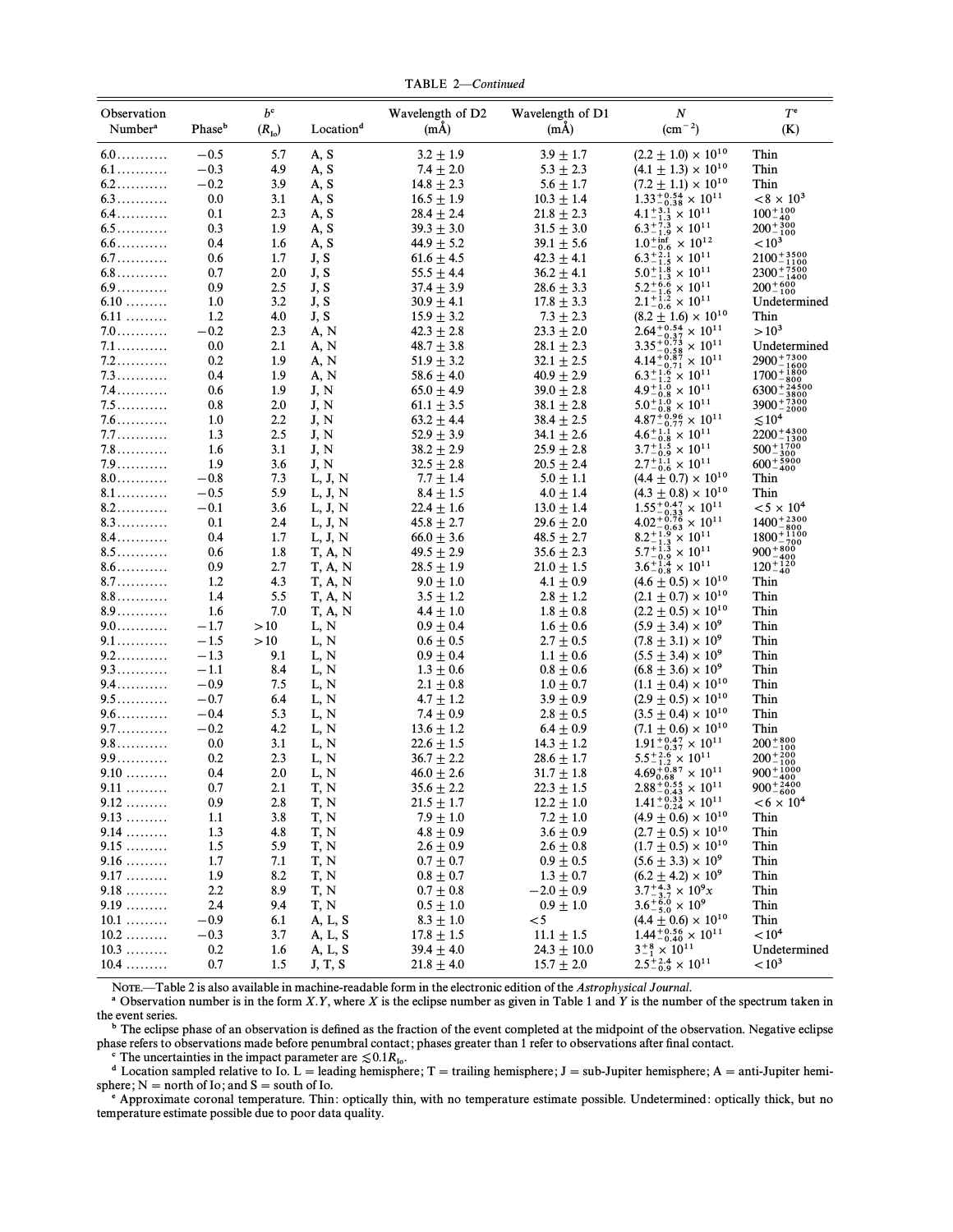ent objects, the removal was accomplished by vertically shifting the hot-star continuum until an agreement was obtained with line depths of object spectra.

Finally, having produced "dry" spectra of satellites in and out of eclipse, the former were divided by the latter in order to reveal isolated eclipse features produced by Io. Some pronounced residual noise exists at the location of the precise core of the solar sodium lines, but fortunately one can stay clear of these pathological regions since they affect only the very shallow wings of the isolated eclipse features. The signal-to-noise ratio was determined from continuum regions on both sides of and some  $10-30$  pixels away from the Fraunhofer core location in each spectrum. Stated as an rms value [rms =  $1/(S/N)$ ], this quantity was used in the computation of 1  $\sigma$  error bars for the equivalent width as follows:  $\Delta W = (n_{\text{pix}})^{1/2} \text{rms } d\lambda$ , where  $n_{\text{pix}}$  is the base width of the line in pixels and  $d\lambda$  is the size of a pixel in the same wavelength unit as that of  $\Delta W$ .

Thorium lamps have been employed to determine the wavelength calibration. The dispersion is found by a polynomial fit to the positions of identified (i.e., with known laboratory wavelengths) thorium lines.

## 2.3. Catalina Observatory Observations

A single event was observed from the Catalina Observatory outside of Tucson, Arizona, using the Lunar and Planetary Laboratory Echelle Spectrometer. The eclipses in 1991 occurred close to Jupiter's solar conjunction, making observations extremely difficult. Therefore, although the spectral resolution of the data is quite high  $(\lambda/\Delta\lambda \sim 100,000)$ , these data are of a poorer quality than the other events. Additionally, the 139 s exposures have lower signal-to-noise ratios. This event, however, does provide another time period that can be used to search for long-term variability in the corona. These data were reduced using methods similar to those described above.

#### 3. ANALYSIS

Each exposure scanned a different narrow region of Io's atmosphere. To first order, the region can be characterized by the "closest approach distance" between Io and the line connecting the Sun to the eclipsed satellite (commonly called the impact parameter; see Fig. 1). In reality, the sampled region is broadened by the angular size of the Sun, the finite size and visible appearance of the eclipsed satellite, and the motion of the satellite during an exposure. The distribution of impact parameters during an exposure was calculated analytically by the method of Mallama (1991) using the G-5 ephemerides (Arlot et al. 1982; Arlot 1996) as well as the satellite limb-darkening model and albedo patterns from Mallama (1991). The distributions are computed for the continuum wavelength bracketing the absorption feature and are independent of the data. Sodium in the corona does not affect these distributions since the absorption feature is narrow and does not significantly change the shape or brightness of the continuum.

Each exposure's distribution yielded a mean impact parameter and a standard deviation indicative of the width of the distribution during an exposure. The absorption equivalent width of each observation is assigned to the mean impact parameter. The broadening effects listed above can be broken into two categories and quantified. First, instantaneous spreading of light is due to the effects of the finite size of the eclipsed object and the angular size of the Sun. Figure 4a shows the instantaneous distributions for three times during an eclipse. The amount of spreading is determined by the standard deviation of an instantaneous distribution. The width of the region (2 times the standard deviation) is generally between  $0.8R_{I_0}$  and  $1.6R_{I_0}$  and can vary somewhat during an event. A second effect, smearing during an integration, depends on the relative tangential velocities of the satellites and the exposure times and amounts to  $\sim 800$  km, or 0.4 $R_{I_0}$ . Note that these effects do not correspond to the uncertainty in the impact parameter since the distributions themselves are well determined. Figure  $4b$  shows the effect of satellite motions during an exposure on the distribution. The similarity between the average distribution (dashed line) and the instantaneous distribution at the event midpoint (solid line labeled " midpoint") shows that the smearing due to satellite motion is small compared to the spreading of the light as observed at the Earth.

The timing of each event was determined by Arlot (1996). The uncertainty in the prediction of the event midpoint is 5–15 s, corresponding to  $\sim$  150 km in the positions of the satellites (J.-E. Arlot 2000, personal communication). This implies an uncertainty in the prediction of the impact parameter of  $\leq 0.1 R_{I_0}$ . The 63 s difference between Universal Time (UT) and Terrestrial Dynamical Time has been taken into account for comparison of the times of observations and the ephemeris time. Although the strength of the sodium absorption is likely to vary across the eclipsed



FIG. 4. 
EDISTRIBUTION Of the light passing Io. (a) Instantaneous distribution of impact parameters near Io at three times (phases) during an eclipse. The point marked on each distribution represents the average distance from Io of the light distribution (the impact parameter) as described in the text. (b) Change in the impact parameter distribution during an observation. Distributions are shown for the beginning, middle, and end of a typical observation. Dashed profile is the average for the observation. The impact parameter for this profile is marked. Scale bars are given for the uncertainty in the determination of the impact parameter  $(2 \sigma_b \sim 0.1 R_{\text{lo}})$ ,<br>the amount of smearing due to motion of the satellites during the obserthe amount of smearing due to motion of the satellites during the observation ( $\sim 0.2R_{I_0}$  for this observation), and the spread of light due to the Sun's angular size ( $\sim 1.4R_{I_0}$ ).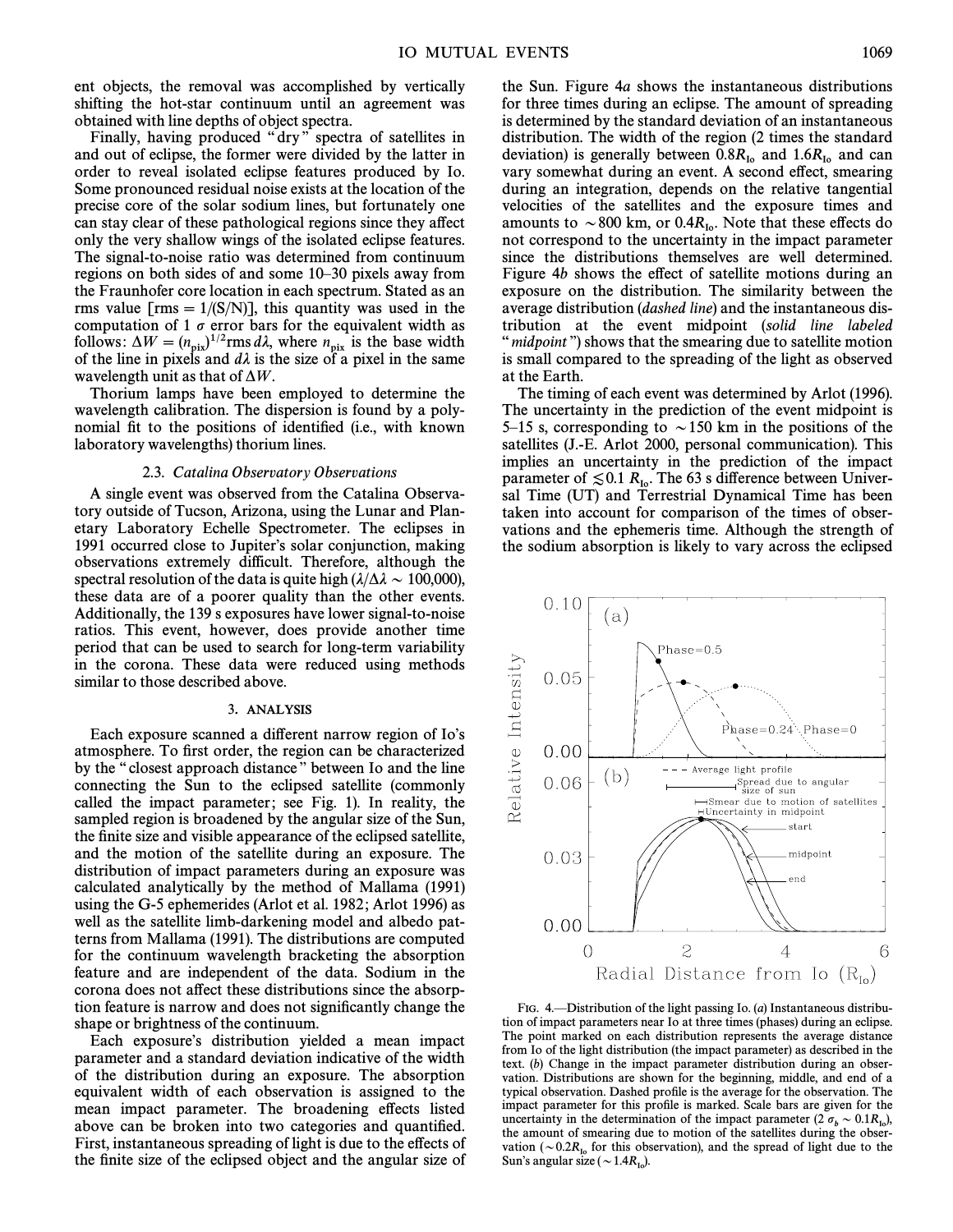

FIG. 5.—Equivalent width vs. the time from the event midpoint for the 1997 mutual events. For each event, solid lines show the  $D_2$  equivalent widths and dashed line shows the  $D_1$  equivalent widths. Note that events ar

satellite and during the exposure, departures from linearity are small compared to the error in individual measurements and are therefore neglected.

The column of absorbing sodium was derived by a comparison of the equivalent widths of the sodium  $D_2$  and  $D_1$ <br>resonance lines (3s <sup>2</sup>S<sub>1/2</sub>  $\rightarrow$  3p <sup>2</sup>P<sub>1/2</sub>,3p <sup>2</sup>P<sub>3/2</sub>) at 5889.92 and<br>5895.95 Å, respectively. The continuum was determined by fitting a line to the region surrounding the absorption line, and the sum was performed only in the pixel region containing the line. The equivalent widths calculated for each spectrum are listed in Table 2 and plotted in Figure 5 versus time.

The equivalent width expected for a given value of the column density and the temperature was computed as discussed in Brown & Yung (1976). For low column densities (with optical depth  $\tau \lesssim 1$  or column density  $N \lesssim 10^{11}$  $\text{cm}^{-2}$ ), the equivalent width is independent of temperature and depends only on the column density. In this case, the column density listed in Table 2 is the average of the abundances computed independently for the  $D_2$  and  $D_1$  lines weighted by the uncertainties in the measurements.

The degeneracy in temperature is lifted as the absorbing column increases. Therefore, to determine the column density in the optically thick case, it was necessary to consider the two absorption lines together. For a given pair of  $D_2$  and  $D_1$  equivalent widths, there is a unique column density and temperature that produces the absorptions. We computed these values by plotting curves of the column density required to produce the measured equivalent width versus temperature for each of the measured lines (Fig. 6). The intersection of the two curves is the unique column density and temperature. The error ellipse in the  $D_1$  versus  $D_2$  plot was mapped onto the N versus T plot. The extrema of this ellipse gave the 1  $\sigma$  errors in temperature and column density, listed in Table 2.

#### 4. DISCUSSION

The column densities derived from our comparison of the sodium  $D_1$  and  $D_2$  equivalent widths are plotted in Figure 7

versus the impact parameter of the observations and are listed in Table 2. Also listed are temperature estimates for observations of optically thick regions of the corona. Plotted over the data in Figure 7 are the best-fit power-law functions to all the 1997 data that have an impact parameter less than  $5.6R_{10}$  (except as noted below) and the best-fit power law from to the data of Schneider et al. (1991). The outer boundary was chosen to conform with the limits used by Schneider et al. (1991), who looked at differences between the profile inside and outside of Io's Hill sphere, the effective limit of Io's gravity located at  $5.6R_{\text{Io}}$ . The best spherically symmetric fit to the data is given by

$$
N(b) = (2.2^{+1.4}_{-0.7} \times 10^{12})b^{-2.34} {}^{+8.37}_{-8.34} \text{ cm}^{-2} . \tag{1}
$$

Fitting a power law to the data of Schneider et al. (1991) gives a column density profile of

$$
N(b) = (2.4^{+1.1}_{-0.6} \times 10^{12})b^{-2.48} {}^{+8.37}_{-8.32} \text{ cm}^{-2} , \qquad (2)
$$

which fits the current data within the uncertainty. This indicates that there have been no significant changes in the directionally averaged corona in the 12 yr between measurements. However, as discussed below, there are event-toevent fluctuations in the column density profile. Note that outside  $\sim 6R_{\text{Io}}$ , the corona column density becomes more variable. This is due to a combination of higher noise in the data (due to weaker absorption lines) and real variability in the corona outside of Io's Hill sphere.

An indication that the corona did not vary significantly during the period between the 1985 and 1997 measurements is a mutual event observation from 1991. Only four spectra from the 1991 Catalina Observatory event (event 10) show any measurable absorption. The column densities determined from this event are shown in Figure 7, although they are not included in the Ðt shown by the solid line. Despite the relatively poor signal-to-noise ratio of the data, which makes precise column density values difficult to determine, the column densities measured are consistent with those seen in both the 1985 (Schneider et al. 1991) and 1997 data. This is a further indication of temporal stability in the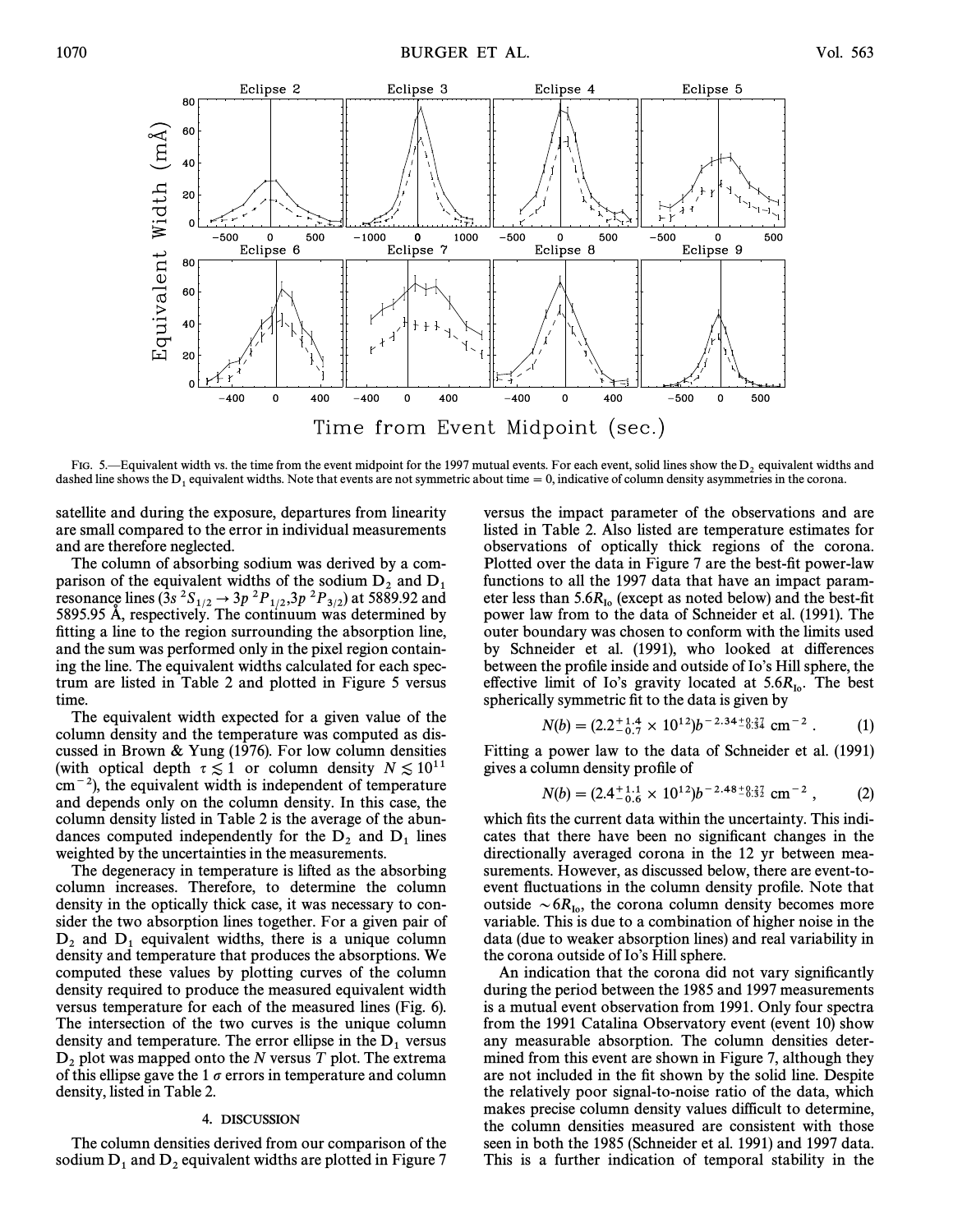

FIG. 6.-Curves of constant equivalent width as a function of temperature and column density. Solid lines show column density vs. temperature for the measured  $D_2$  and  $D_1$  equivalent widths; dashed lines are for the 1  $\sigma$  errors on the equivalent widths. The intersection of the two solid lines gives the unique column density and temperature required to produce absorption lines with the measured equivalent widths. The error ellipse in column density and temperature is shown. The 1  $\sigma$  error bars on N and T are given by the extrema of the ellipse. The insert shows the  $D_2$  and  $D_1$  equivalent widths and their errors for the observation. Dotted lines show how the errors in equivalent width map onto the  $N$  vs.  $T$  space.

corona, although we were not able use this data to look for spatial asymmetries in the corona. Unfortunately, the observations that measured closest to Io were made when Europa was in Io's umbra, reducing Europa's brightness and, consequently, the signal-to-noise ratio of the data.

Io was very close to superior heliocentric conjunction for the event of 1997 June 21 (event 1), making it difficult to interpret. Because the radial velocity difference between Io and the Sun was very small, the resolution of the instrument was not great enough to separate the Iogenic absorption from the solar Fraunhofer line with certainty for most of the observations. However, for some of the observations within  $\sim$  2.5 $R_{\text{Io}}$ , where the absorption from the corona is stronger, the equivalent widths were more easily measured. These data are listed in Table 2. The column densities derived agree qualitatively with the general column density profile in the corona, although the systematic errors introduced in the reduction make quantitative analysis impossible.

The temperature of the corona is estimated to be 1600 K with a 1  $\sigma$  confidence level between 1200 and 3600 K. The uncertainties in the data are too large to determine a radial temperature profile. Schneider et al. (1991) measured a temperature of  $\sim$  2000 K. This is consistent with the current



FIG. 7. Column density vs. impact parameter for all data with measurable equivalent widths. The best-fit power law to the 1997 data within  $5.6R_{10}$  (eq. [1]) is plotted with a solid line. Dashed line shows the result of Schneider et al. (1991; eq. [2]). Four column density measurements from 1991 May 21 are shown but are not included in power-law fit. Event 1, listed in Table 1, is not shown (see text for explanation).

measurement, given the wide temperature range estimated from the individual observations as shown in Table 2. Our measurement is also consistent with previous model predictions for the temperature. Summers et al. (1989) determined that previous observations were consistent with a corona with a temperature of  $\sim$  1000 K but do not give an upper limit on the temperatures that would be consistent with the data. A model that includes solar heating, plasma heating, and Joule heating of the atmosphere predicts temperatures of  $\sim$  1800 K in the corona (Strobel, Zhu, & Summers 1994). Depending on Io's orbital phase and the solar zenith angle, Wong & Smyth (2000) predict exobase temperatures of between 220 and 2800 K for an  $SO_2$  sublimation atmosphere.

Although we do not see any evidence for long-term temporal variability in the corona, we have detected a possible asymmetry in the radial column density profile. Most of the events compare to varying degrees the contrast between Io's inner (sub-Jupiter) and outer (anti-Jupiter) hemispheres (Fig. 8a). For seven of the eight events considered, the sub-Jupiter hemisphere is denser than the anti-Jupiter hemisphere. The two hemispheres had identical column density profiles during event 2. Figure 9 shows the  $D_2$  equivalent widths versus impact parameters for eight mutual events. For each event, the solid lines show absorption from the sub-Jupiter hemisphere and the dashed lines show the anti-Jupiter hemisphere. With the exception of event 2, the spectra from the inner hemisphere show more absorption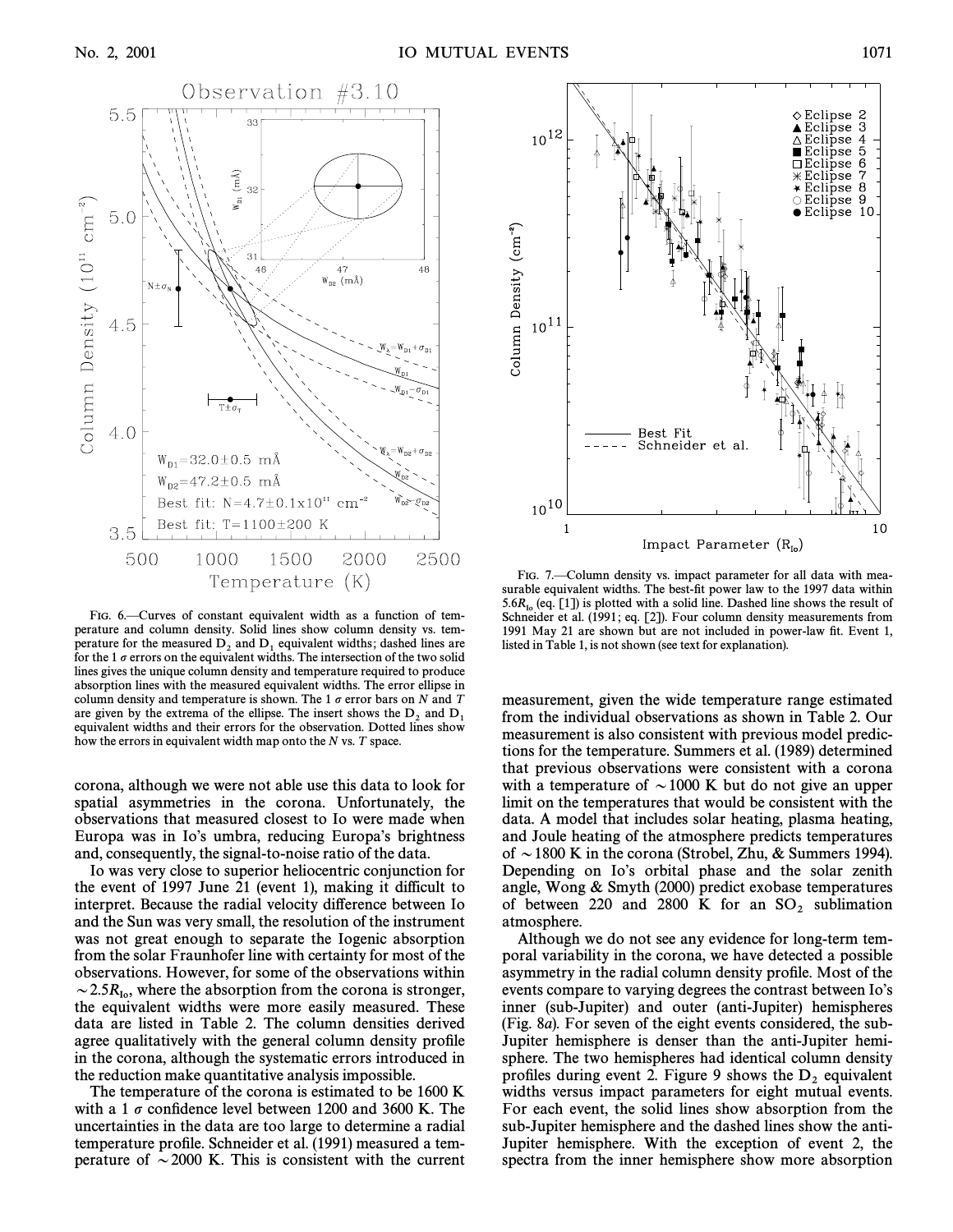(a) View from above Io (b) View from the Sun LEADING **NORTH** 2 ingress 5 egress 5 ingress 1 ingress<br>7 egress 1 egress<br>7 ingress 9 ingress 9 egress ANTI-JUPITER SUB-JUPITER 8 ingress 8 egress 4 egress 4 ingress Io JUPITER Io 3 ingress 3 egress 6 egress 6 ingress SOUTH TRAILING

FIG. 8.—Eclipse geometry for each event. (a) Paths of each eclipse in fixed Io coordinates as seen from above Io's north pole. The inbound (ingress) and outbound (egress) portions of each eclipse are shown. Observation lines of sight are perpendicular to the eclipse path in the plane of the page. (b) Paths of each event as seen from the Sun. The lines of sight are perpendicular to the eclipse paths into the page.

than the outer hemisphere for measurements at similar radial distances from Io. The  $D_1$  equivalent widths follow a similar trend. Figure 10 shows the column density asymmetry between the inner and outer hemispheres of Io. The dashed line shows the "average" corona column density on the anti-Jupiter hemisphere; the solid line is a fit to the sub-Jupiter hemisphere. The best fits to the inner and outer coronae are given by

sub-Jupiter (inner) hemisphere:

$$
(3.0^{+0.9}_{-0.4} \times 10^{12})b^{-2.42^{+0.15}_{-0.26}} \text{ cm}^{-2} , \qquad (3)
$$

anti-Jupiter (outer) hemisphere:

$$
(1.8^{+0.8}_{-0.6} \times 10^{12})b^{-2.29^{+0.42}_{-0.29^{+0.42}_{-0.29^{+0.42}_{-0.6}} \text{ cm}^{-2} \ . \tag{4}
$$

The anti-Jupiter corona is on average 60% as dense as the corona on the sub-Jupiter side at the same radial distance from Io. The steepnesses of the column density profiles are similar for the opposite sides of Io. Schneider et al. (1991) did not detect this asymmetry, although the uncertainties in their data were greater. The uncertainties given in equations (3) and (4) are representative of event-to-event variations in the data.

Event 7 from McDonald Observatory is unique in that it is the only event that occurred close to Io's eastern elongation. This event shows a similar asymmetry to the other events discussed; namely, the sub-Jupiter hemisphere is more dense than the anti-Jupiter hemisphere. Therefore, we conclude that we detect an inner/outer asymmetry rather than an east/west asymmetry. Event 7 is anomalously dense on the sub-Jupiter hemisphere compared to the other events. Since this is the only event observed in this geometry, we cannot determine whether this is a true east/ west column density variation or simply representative of short-term temporal variability in the corona. This column density anomaly could also be due to an uncorrected systematic error in the data. This would explain also the difficulties in constraining temperature (see Table 2). However, we still conclude that this event displays an inner/outer asymmetry since the asymmetry is clearly seen in the equivalent widths (Fig. 9). The asymmetry appears in both the sodium  $D_2$  and  $D_1$  equivalent widths. Therefore, despite any possible difficulties in determining the precise column densities for this event, the spectra reveal asymmetric absorption. Although ideally we would like more observations at eastern elongation, the available data better support an inner/outer asymmetry than an east/west asymmetry.

Event 9 is listed in Table 2 as measuring leading/trailing differences. Although this event occurs close to Io's inferior conjunction (Fig. 3) and therefore is most suited to measuring differences between the leading and trailing hemispheres (see Fig. 8*a*), it does measure some differences between the inner and outer hemispheres and so has been included in this analysis. Similarly, the other events, which primarily compare the inner and outer hemispheres, are also sensitive to leading and trailing asymmetries. The conclusion that we have detected an inner/outer asymmetry rather than a leading/trailing asymmetry is supported by the fact that different events measure different combinations of the regions near Io. For example, event 4 measures the outer/ leading hemisphere in the first half of the event and the inner/trailing hemisphere in the second. Event 8 probes the inner/leading hemisphere first and the outer/trailing last. The inner hemisphere is more dense for each of these events, regardless of whether the leading or trailing hemisphere is also being observed.

We are not able to rule out the possibility of a leading/ trailing asymmetry in addition to the inner/outer asymmetry, but there is no clear evidence that this is the case.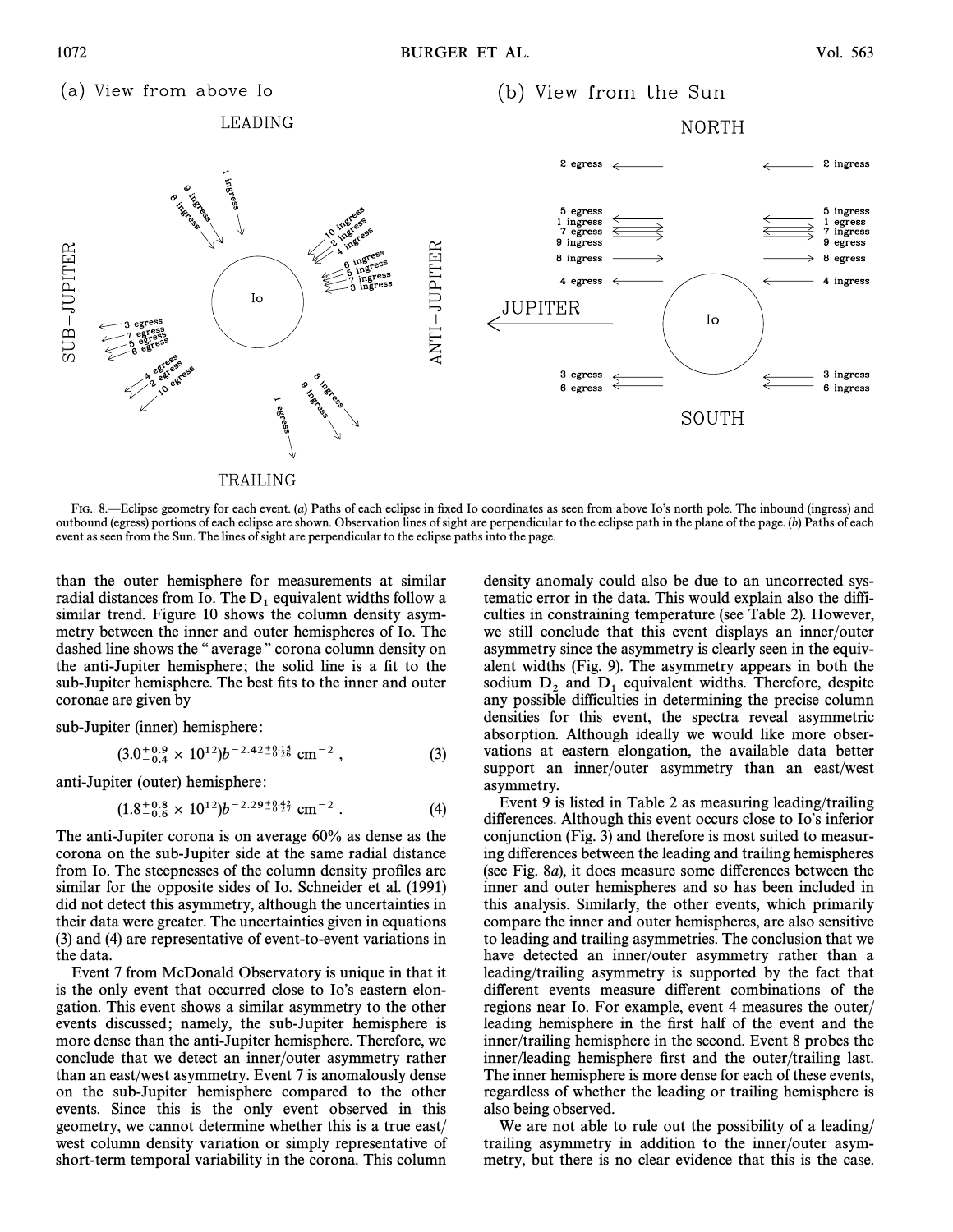

FIG. 9.—Sodium D2 equivalent width vs. impact parameter for seven of the mutual events observed. For each event, solid lines indicate measurements from Io's sub-Jupiter hemisphere and dashed lines show the anti-Jupiter hemisphere. The events have been vertically separated for clarity. Eclipses 2, 3,  $\overline{4}$ , 5, 7, 8, and 9 have been offset by factors of 60, 30, 10, 3, 1/5, 1/10, and 1/20, respectively. Eclipse 6 has not been shifted.

The two events that best measure leading/trailing differences, events 8 and 9, both show higher column density over the leading hemisphere than the trailing. However, events 3, 4, 5, 6, and 7, which measure leading/trailing di†erences to lesser degrees, show higher trailing densities. Therefore, it appears that there are no persistent column density di†erences between the leading and trailing hemispheres. The events that best measure the differences between the inner and outer hemispheres, events 3, 5, 6, and 7, all measure higher column densities above the sub-Jupiter hemisphere than above the anti-Jupiter hemisphere. Unfortunately, the events that best measure differences between the leading and trailing hemispheres occur when the radial heliocentric velocity is lowest and the absorption is most difficult to separate from the solar Fraunhofer line.

Asymmetries in the corona point to asymmetries in the processes that affect slow sodium. These could be related to the creation or loss of neutral sodium in the corona. A density asymmetry would arise if the source rate on the sub-Jupiter side or the loss rate on the anti-Jupiter side is enhanced. Another possibility is that the velocity of escaping neutrals is greater for the anti-Jupiter hemisphere. This would also result in a greater column density of sodium in the sub-Jupiter corona and most likely result in a shallower profile for the anti-Jupiter hemisphere. This change in slope



FIG. 10.—Column density vs. impact parameter showing the inner/ outer column density asymmetry. Circles: Measurements from Io's sub-Jupiter hemisphere; *squares*: the anti-Jupiter hemisphere. The solid line show a power-law fit to the circles; i.e., the solid line is the average coronal column density over the sub-Jupiter hemisphere. Dashed line represents the average anti-Jupiter corona. The sub-Jupiter hemisphere is 1.7 times as dense as the anti-Jupiter hemisphere.

is not seen, although the uncertainties in the determination of the slope may be large enough that a di†erence in slope between the two hemispheres cannot be seen.

A smaller source rate on the anti-Jupiter hemisphere is suggested by observations of Io's auroral emissions ("equatorial spots"): the anti-Jupiter spot is  $\sim$  20% brighter than the sub-Jupiter spot (Roesler et al. 1999; Retherford et al. 2000). Saur et al. (2000) have modeled the electron Ñow past Io to show that the Hall effect close to Io results in more energy deposited to the anti-Jupiter side than the sub-Jupiter side. In the context of the auroral oxygen emissions, there is more electron impact excitation on the anti-Jupiter side, resulting in a brighter equatorial spot. This same effect would result in a greater sodium ionization rate since the ionization potential of sodium is lower than that of oxygen. Since the equatorial spots are observed near Io's surface (within  $\sim 1R_{I_0}-2R_{I_0}$ ), only sodium in that region would most likely be affected. Therefore, the amount of escaping neutral sodium would be preferentially reduced on the anti-Jupiter hemisphere, and the column density further out in the corona would be smaller. The slope of the corona, however, would not be affected.

The fast sodium jet observed by Wilson & Schneider (1999) and Burger et al. (1999) is most likely not directly responsible for this asymmetry. Fast sodium would show up as a broad Doppler-shifted feature well below the detection limit. However, it is possible that the escape of fast sodium